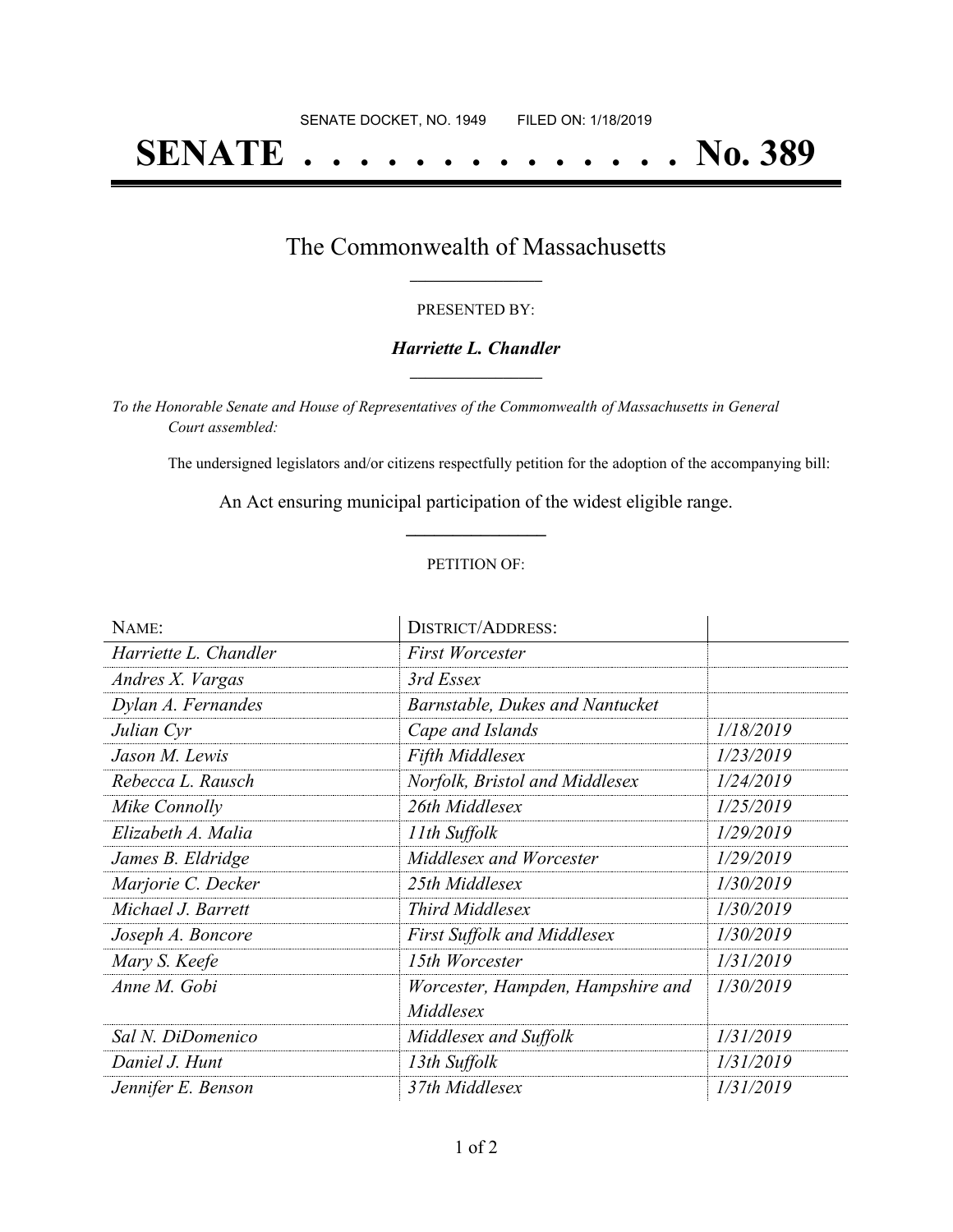| Mathew J. Muratore          | 1st Plymouth                      | 1/31/2019 |
|-----------------------------|-----------------------------------|-----------|
| Michael O. Moore            | Second Worcester                  | 2/1/2019  |
| Sean Garballey              | 23rd Middlesex                    | 2/1/2019  |
| David Henry Argosky LeBoeuf | 17th Worcester                    | 2/1/2019  |
| Nika C. Elugardo            | 15th Suffolk                      | 2/2/2019  |
| James K. Hawkins            | 2nd Bristol                       | 2/1/2019  |
| Joanne M. Comerford         | Hampshire, Franklin and Worcester | 2/28/2019 |
| Lindsay N. Sabadosa         | <b>1st Hampshire</b>              | 6/18/2019 |
| Patricia D. Jehlen          | Second Middlesex                  | 1/14/2020 |
| Mindy Domb                  | 3rd Hampshire                     | 1/22/2020 |
| Cindy F. Friedman           | <b>Fourth Middlesex</b>           | 1/22/2020 |